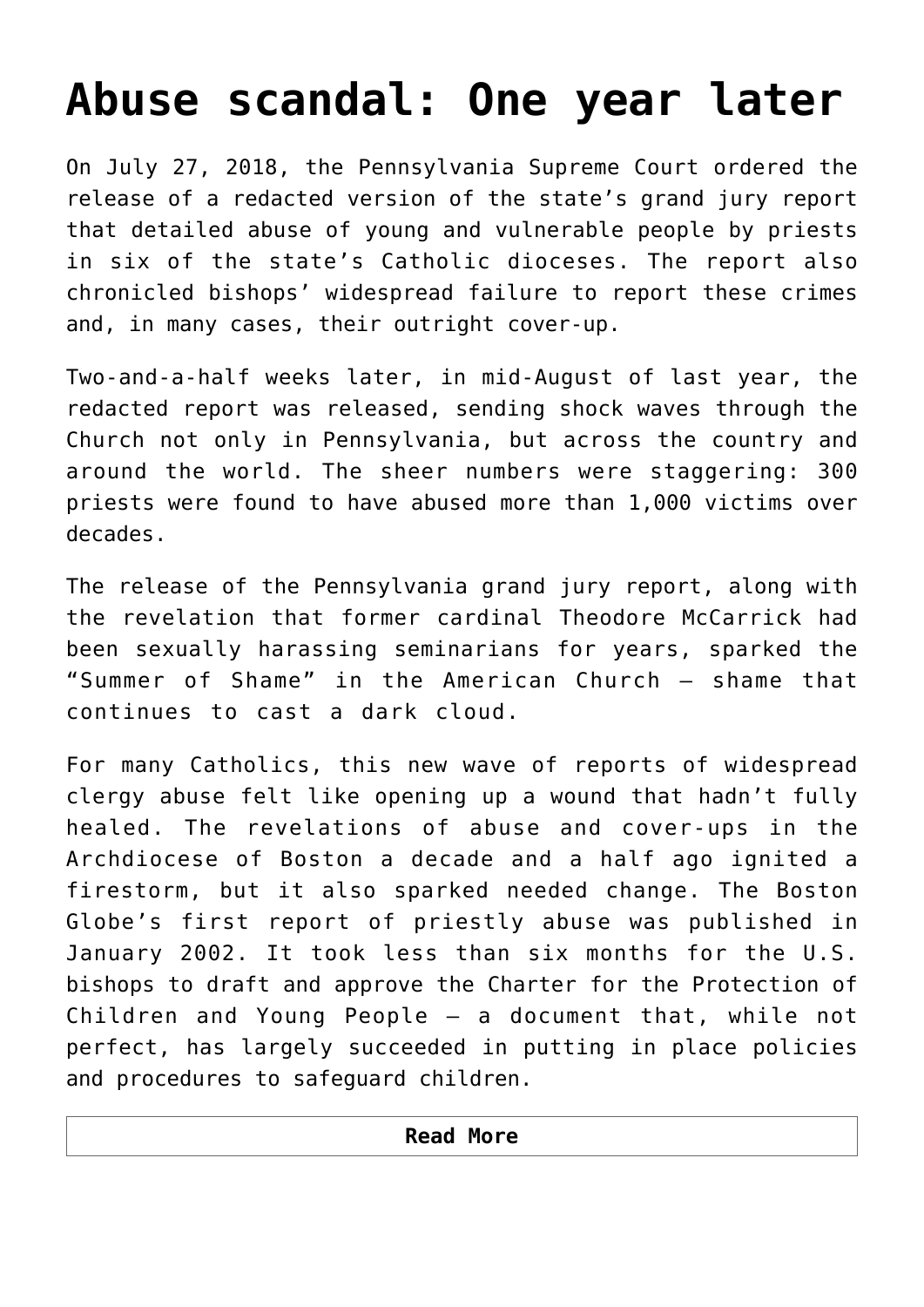- • [Pennsylvania Catholics work to rebuild trust in bishops,](https://www.osvnews.com/2019/07/17/pennsylvania-catholics-work-to-rebuild-trust-in-bishops-hierarchy-as-anniversary-of-grand-jury-report-nears/) [hierarchy as anniversary of grand jury report nears](https://www.osvnews.com/2019/07/17/pennsylvania-catholics-work-to-rebuild-trust-in-bishops-hierarchy-as-anniversary-of-grand-jury-report-nears/)
- • [A year after the grand jury report, a critical look at its](https://www.osvnews.com/2019/07/17/a-year-after-the-grand-jury-report-a-critical-look-at-its-findings/) [findings](https://www.osvnews.com/2019/07/17/a-year-after-the-grand-jury-report-a-critical-look-at-its-findings/)

Recently, others have taken note of the Church's success. After reporting last year that police had investigated more than 520 cases of children being sexually assaulted or abused in Chicago Public Schools from 2008 to 2017, the Chicago Tribune in June published an editorial that praised the ongoing efforts of the Archdiocese of Chicago, writing: "For more than 15 years, the archdiocese has conducted background checks on priests, staff, volunteers and any parent or coach who might come into contact with a student. … For years, the archdiocese has required a training course for anyone whose role in a Catholic school or church brings them in contact with kids. … It is an ongoing, annual, expensive — but necessary — component of the Chicago archdiocese's response to the global child abuse scandal."

The bishops deserve much credit for their strong and quick leadership in 2002, but in the year since the Pennsylvania grand jury report and the McCarrick scandal rocked the Church, this editorial board has been disappointed by the lack of effective action, from the Vatican on down, in responding to the most pressing concern of the faithful — namely, holding bishops themselves accountable for abusing their positions of authority.

This stagnancy has eroded Catholics' confidence in the episcopate and, worse, seems to have stalled the very mission of the Church. It is difficult  $-$  almost impossible  $-$  to spread the Good News of Jesus Christ when the leaders of the Church are so intently focused on damage control. But, as the editorial in the Chicago Tribune points out, even as it tends to its own sinfulness the Church still has something to say to a society that continues to stray further from God.